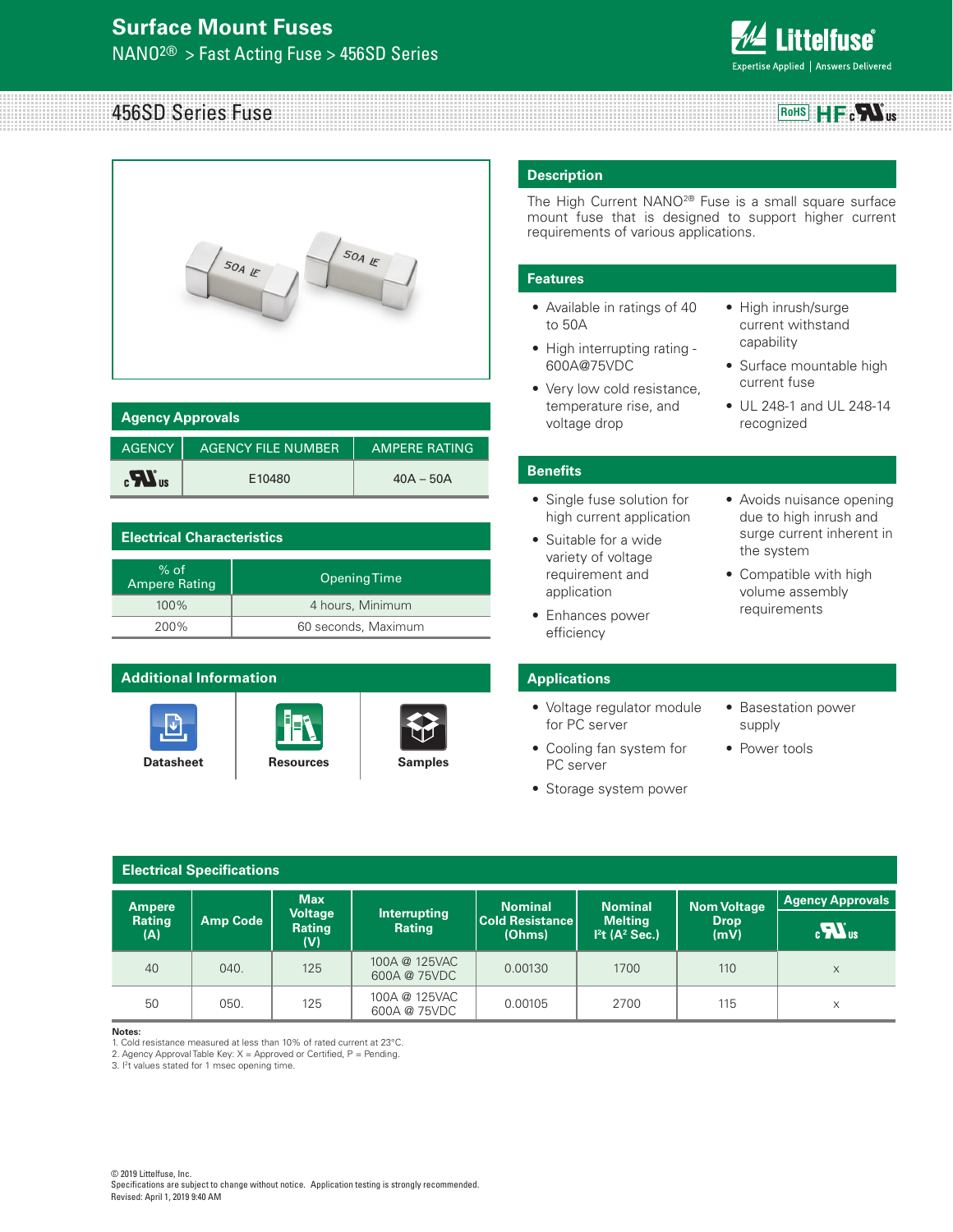# **Surface Mount Fuses**

NANO2® > Fast Acting Fuse > 456SD Series

# **Temperature Re-rating Curve Average Time Current Curves**



Note: Rerating depicted in this curve is in addition to the standard derating of 25% for continuous operation.



# **Soldering Parameters – Reflow Soldering**

| <b>Reflow Condition</b>                                   |                                            | Pb-free assembly   |  |
|-----------------------------------------------------------|--------------------------------------------|--------------------|--|
|                                                           | - Temperature Min (T <sub>s(min)</sub> )   | $150^{\circ}$ C    |  |
| Pre Heat                                                  | - Temperature Max $(T_{s(max)})$           | $200^{\circ}$ C    |  |
|                                                           | -Time (Min to Max) (t)                     | $60 - 180$ secs    |  |
| $(T1)$ to peak                                            | Average ramp up rate (Liquidus Temp        | 5°C/second max.    |  |
| $T_{S(max)}$ to $T_{L}$ - Ramp-up Rate                    |                                            | 5°C/second max.    |  |
| Reflow                                                    | - Temperature (T <sub>1</sub> ) (Liquidus) | $217^{\circ}$ C    |  |
|                                                           | - Temperature (t,)                         | $60 - 150$ seconds |  |
| Peak Temperature (T <sub>e</sub> )                        |                                            | $260^{+0/-5}$ °C   |  |
| Time within 5°C of actual peak<br>Temperature $(t_{n})$   |                                            | $20 - 40$ seconds  |  |
| Ramp-down Rate                                            |                                            | 5°C/second max.    |  |
| Time 25 $\degree$ C to peak Temperature (T <sub>o</sub> ) |                                            | 8 minutes max.     |  |
| Do not exceed                                             |                                            | $260^{\circ}$ C    |  |